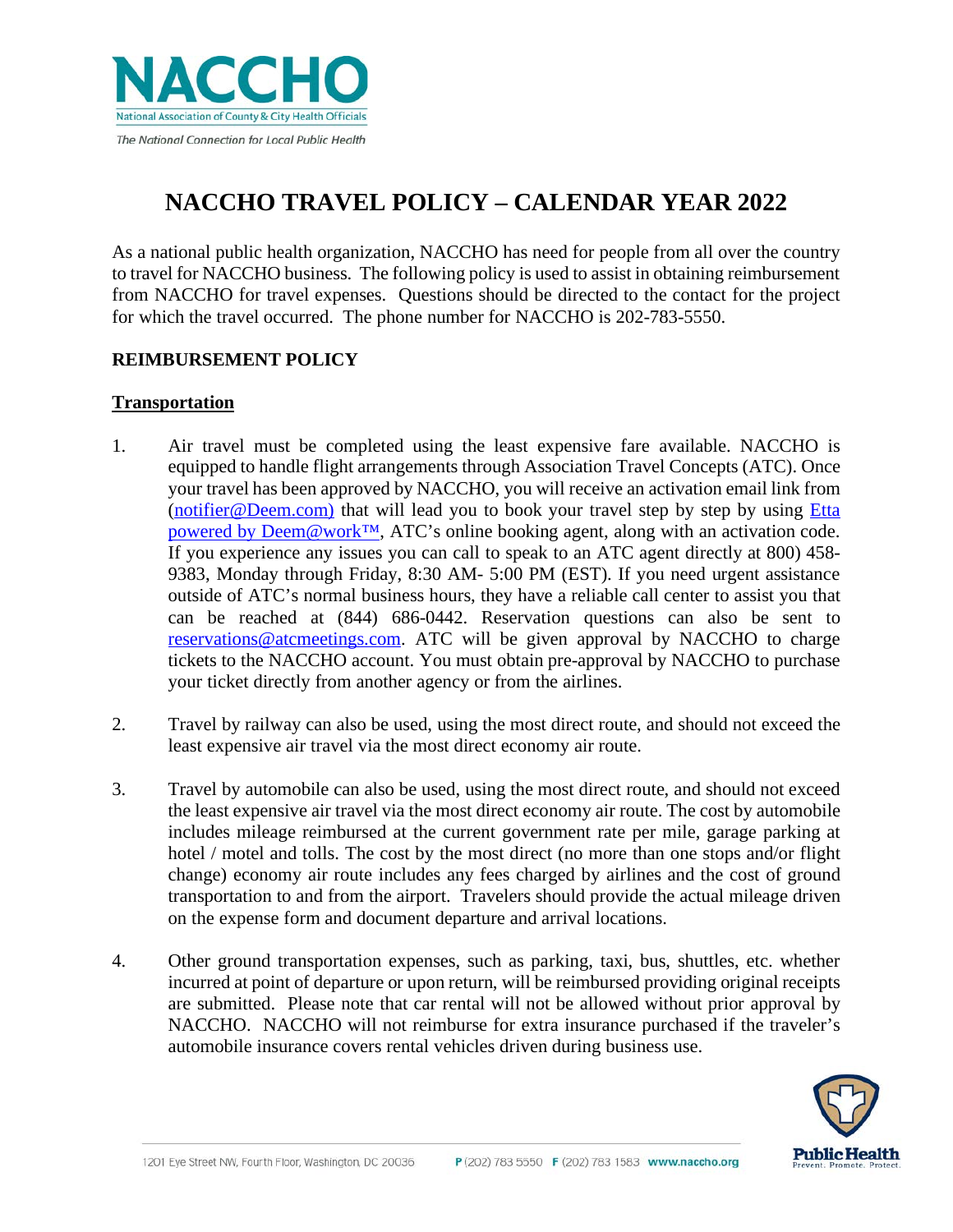# **NACCHO Travel Policy – Calendar Year 2022 Page 2 of 5**

5. Current air pricing structures can allow for substantial savings if travelers stay over on Saturday night. NACCHO will cover the associated lodging and per diem costs associated with a Saturday stay-over provided that this total cost is less than what the airfare would have cost if there had been no Saturday stay. Approval for this should be obtained prior to the trip.

# **Lodging**

1. Reimbursement will be based on the actual amount paid for lodging. It is expected that the cost will be as close as possible to the federal daily maximum for that geographic area. Items such as personal telephone calls and room service items (e.g., movies, bar) are considered to be personal expenses and will not be reimbursed.

## **Meals and Incidental Expenses**

1. Reimbursement will be made up to a maximum per diem of \$71. This is designed to cover the cost of purchasing meals while traveling and to cover small incidental expenses such as non-meal tips. The \$71 will be reduced by the cost of the meals which the traveler does not have to purchase while traveling. No per diem will be provided for any meal provided at the meeting. This restriction includes meals which are furnished by NACCHO and meals that do not need to be purchased because the traveler is not traveling at a time that a meal would occur. The per diem rates are:

| Breakfast:  | \$13.00 |
|-------------|---------|
| Lunch:      | \$20.00 |
| Dinner:     | \$32.00 |
| Incidentals | \$6.00  |

Please claim per diem for the meals you purchased while on travel (i.e., you may not claim breakfast per diem if you did not start your travel until after the time regularly eat breakfast and you may not claim dinner per diem if you arrive home before you regularly eat dinner). Travelers who spend time traveling over and above what is needed for NACCHO business will not be reimbursed for per diems unless the extra time spent results in net savings to **NACCHO** 

# **HOW TO OBTAIN REIMBURSEMENT**

1. Complete the NACCHO Travel Expense Voucher. See **Instructions** below for more information on how to complete the form.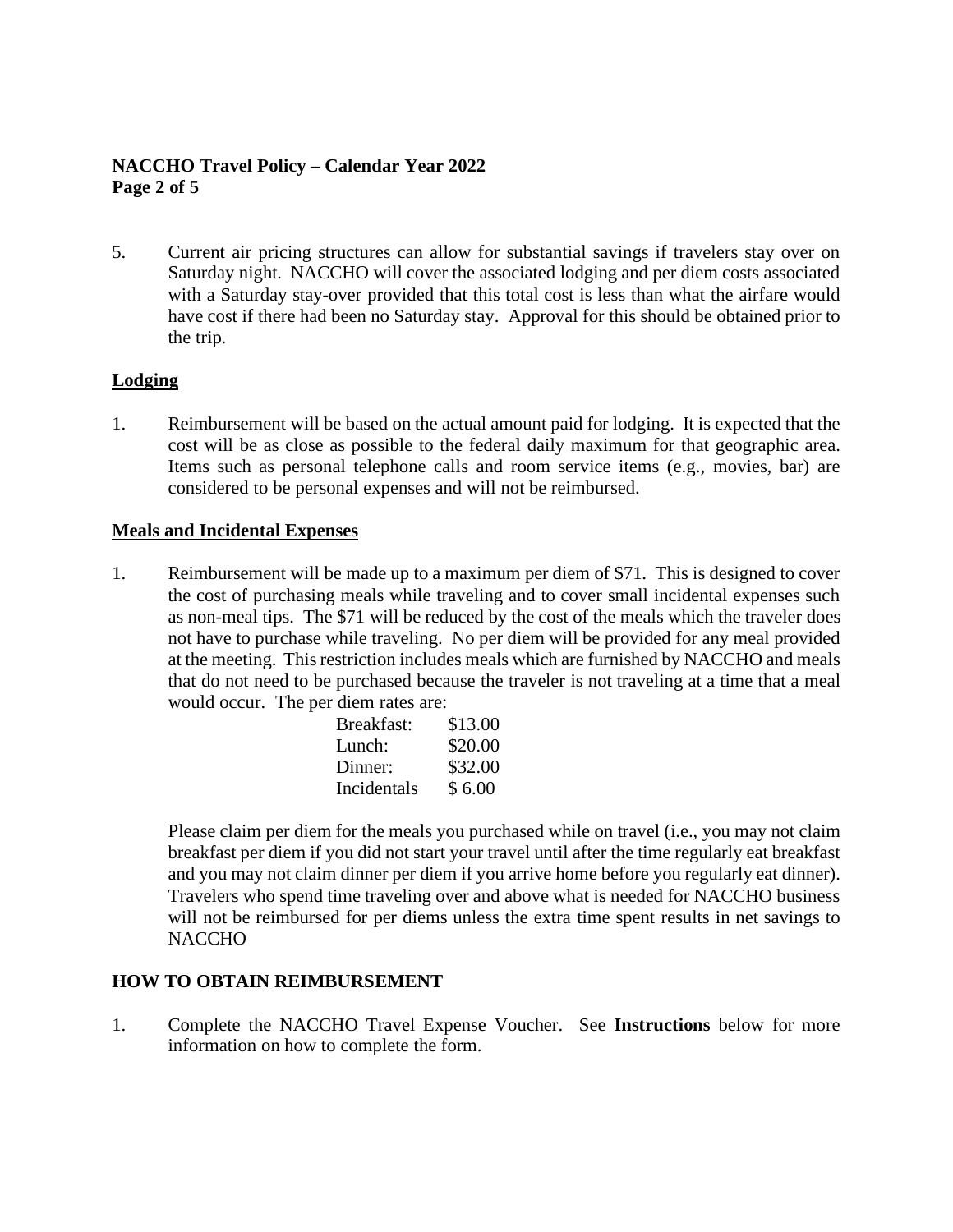# **NACCHO Travel Policy – Calendar Year 2022 Page 3 of 5**

- 2. Attach ORIGINAL receipts for lodging, air, ground, and other related expenses for which reimbursement is being requested. These receipts should be **taped to an 8½" by 11" sheet of paper (using multiple sheets if necessary)**. Receipts for per diem expenses are not required. Any purchase over \$25 must be documented with an original receipt.
- **3.** Submit Travel Expense Vouchers with corresponding receipts to NACCHO within 15 days after the travel has been completed. NACCHO will not reimburse vouchers received which are older than 30 days. The Vouchers should be sent to the project contact for approval and the project contact will forward them to the accounting department for payment. Payments will be made by the accounting department on a biweekly basis. Please note that following the above procedures will expedite the reimbursement process.

## **INSTRUCTIONS FOR COMPLETING THE TRAVEL EXPENSE VOUCHER**

NACCHO staff should complete the "Please return to:" and "no later than:" sections of the form prior to distribution the form to travelers.

## **Traveler Information Section**

Enter the name, phone and fax numbers, email, and mailing address for the traveler. This is the address to which reimbursement checks will be sent.

#### **Name of Meeting**

Enter the name of the meeting attended with enough descriptive information to provide audit detail, i.e. "Bioterrorism Committee Meeting" or "MAPP Workgroup Meeting" not just "NACCHO Meeting."

#### **Dates of Trip**

Enter the dates of the trip, from the beginning of the travel to the return. This is the duration of the travel being reimbursed by NACCHO.

#### **Time of Departure and Time of Return**

Indicate when the traveler departed for the trip and when the traveler returned from the trip. These times are used to calculate per diem expenses.

#### **Description of Expenses Section**

1. Air/Rail. Enter the amount of air or rail tickets if purchased directly by the individual traveler. These expenses must be pre-approved for reimbursement by NACCHO staff prior to the trip. Include any service fee charged in this section.

2. Taxi/Bus/Ground transportation. Enter the amount of ground transportation expenses. NACCHO encourages the use of shared-ride vans and shuttles to reduce travel expenses whenever possible. This includes subway fares and other public transport expenses.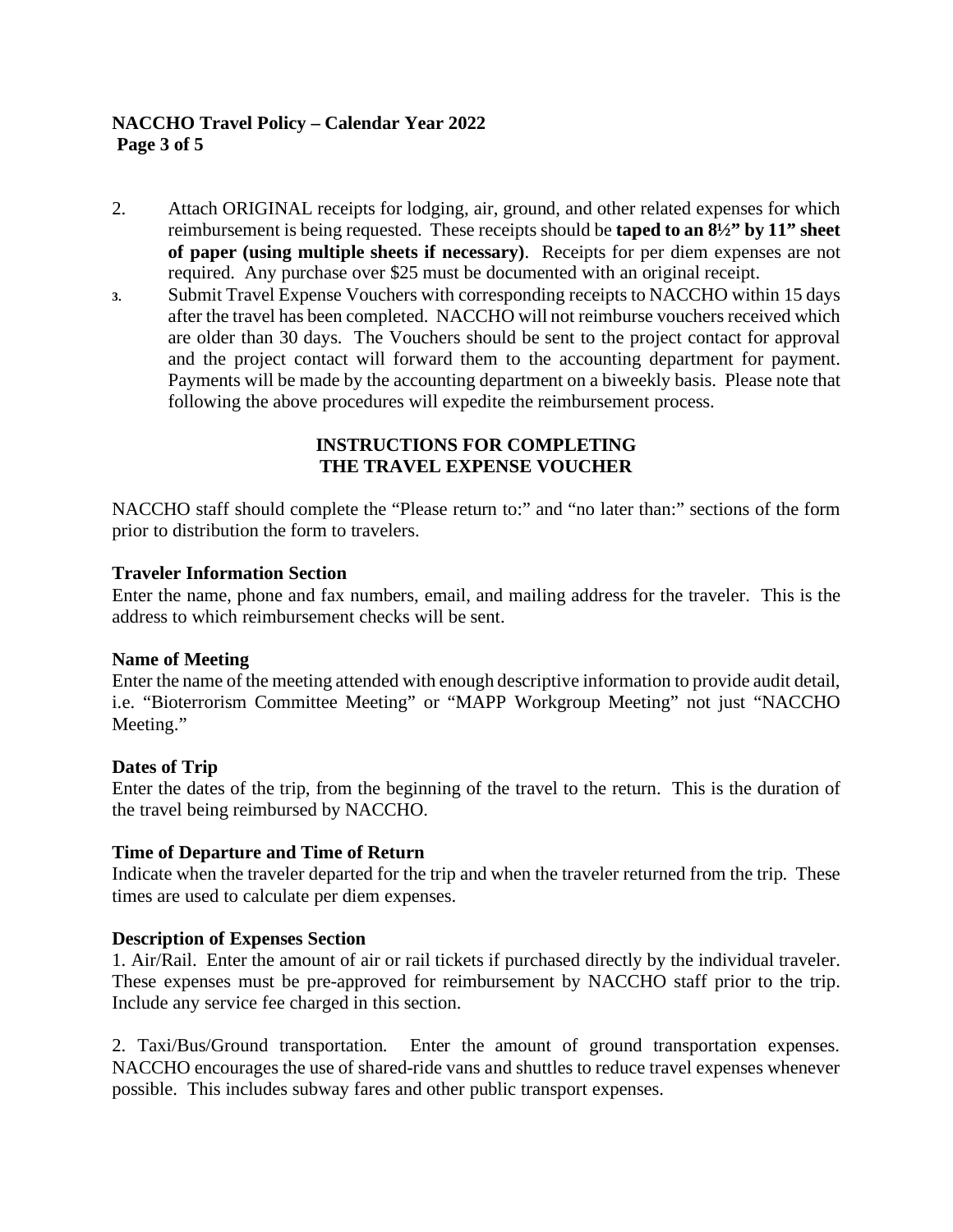# **NACCHO Travel Policy – Calendar Year 2022 Page 4 of 5**

3. Garage Parking/Tolls. Enter amount of parking expenses and tolls.

4. Personal Car Mileage. In the box marked "Personal car mileage" enter the total number of miles driven using personal vehicles. NACCHO will reimburse for these miles at the current allowable rate (Refer to the IRS website for the current mileage rate. The rate for the period January 1 – December 31, 2022, is \$0.585 per mile. The rate is listed on the Travel Expense Voucher.). In the "From/ To" box indicate where the personal miles were accumulated (i.e., "Washington DC to BWI airport, BWI airport to NACCHO Office" or other description of departure and arrival points). Document of actual mileage is desirable (i.e., Yahoo! or MapQuest mileage totals) but not required.

5. Hotel/Motel expenses. Enter allowable hotel or motel costs, or other costs of lodging.

6. Phone/Telegrams/Fax. Enter expenses for allowed business-related fax and phone costs. Travelers are permitted to call home once per day they are on travel for a reasonable amount of time.

7a through 7d. Per diem section. Enter the amount claimed for each meal that was not provided to you during the trip. Incidentals may be claimed for gratuities paid and other incidental expenses during your travel.

8. Rental cars. Enter rental car expenses if approved prior to the trip by NACCHO staff.

9. Other expenses. Enter the amount of other reimbursable expenses incurred and describe these expenses in the box provided on the form. If additional space is necessary, attach another sheet of paper.

#### **Total Expenses**

If the form is completed electronically, the total expenses will be calculated automatically. If the form is completed by hand, enter the total expenses for each row and column in the appropriate spaces provided. Double check the Total Expenses prior to submission.

#### **Advance Amount and Date Advanced Issues**

If the traveler received a travel advance, enter the amount of the advance received and the date of the advance in the appropriate boxes.

#### **Balance Due**

Enter the amount due the traveler, or the amount due NACCHO, depending on the total expenses and advances received. This will be computed automatically if the form is completed electronically.